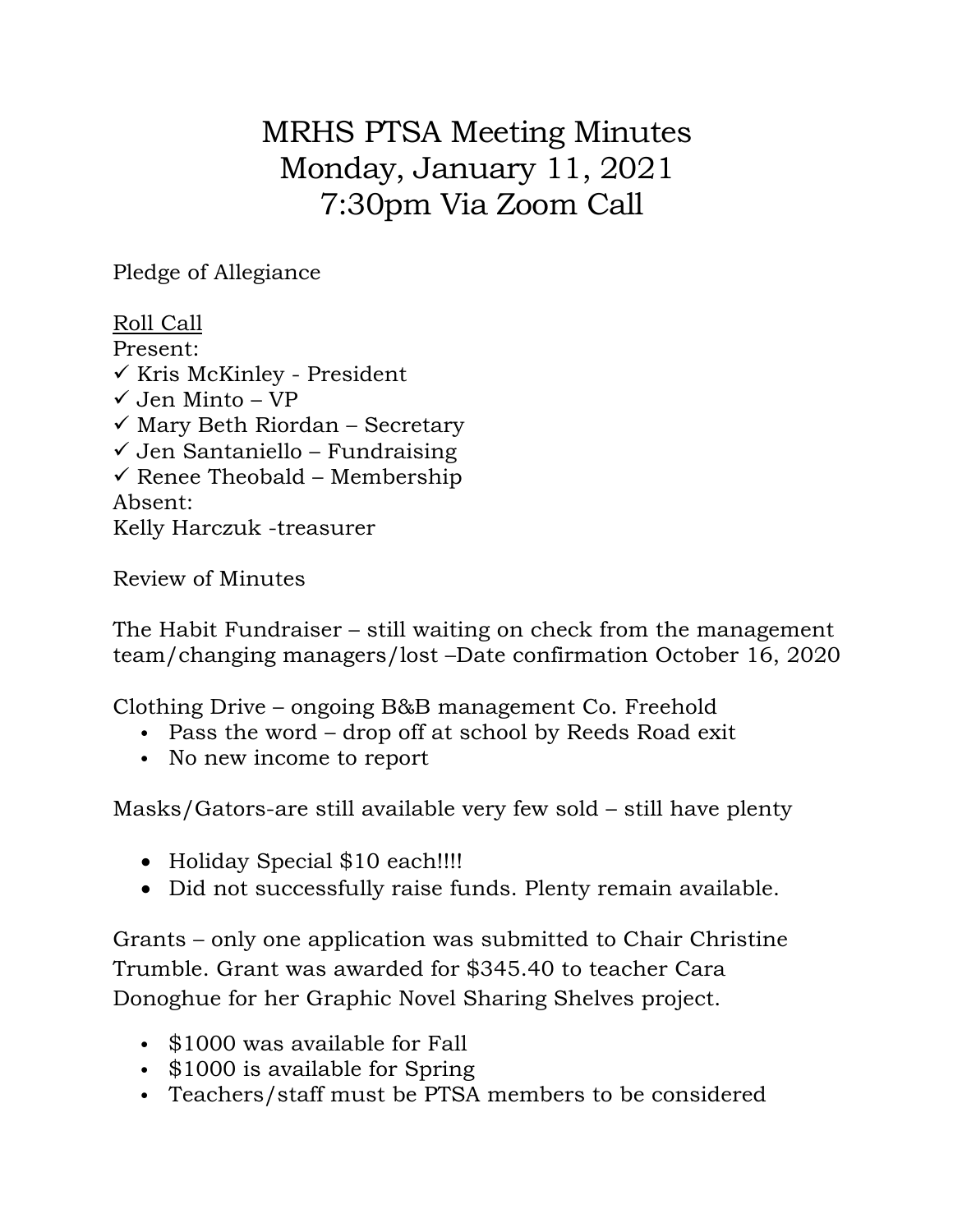Dine & Donate Fundraisers:

Volunteers needed for additional events! Perfect fundraisers for Covid times. One member has volunteered to ask Ruffino's in Eatontown, and another will ask Mikes Crumb Cake Factory in Ocean.

School Store – worked w/Mike Costagliola @ Destination Athlete

- Awareness of the store was low.
- Orders from the web site were extremely easy
- He did home deliveries to meet holiday deadlines
- We will repeat sale pre spring break

Mini Photo Session

- A Magee Photography
- \$400 profit for MRHS PTSA, donated in memory of Amanda Magee's father, Wayne Fisler, an alumni of MRHS.

Delicious Orchards –Pie Fundraiser

- Would recommend doing this again when Thanksgiving gatherings are back in full swing.
- Profit  $$219$

NJ Cookie Lady fundraiser

- Reviewing details/margins to determine viability
- Maybe for Spring time

MRHS PTSA/SENIOR CLASS Supporter Lawn Sign Fundraiser Cost: \$20.21 – need chairperson to design and organize –Chrissy English is willing to work with someone on this.

MRHS BBQ/Cornhole Tournament – Tentative Date 5/15

- Looking for gift basket chair
- Looking for tournament organizer